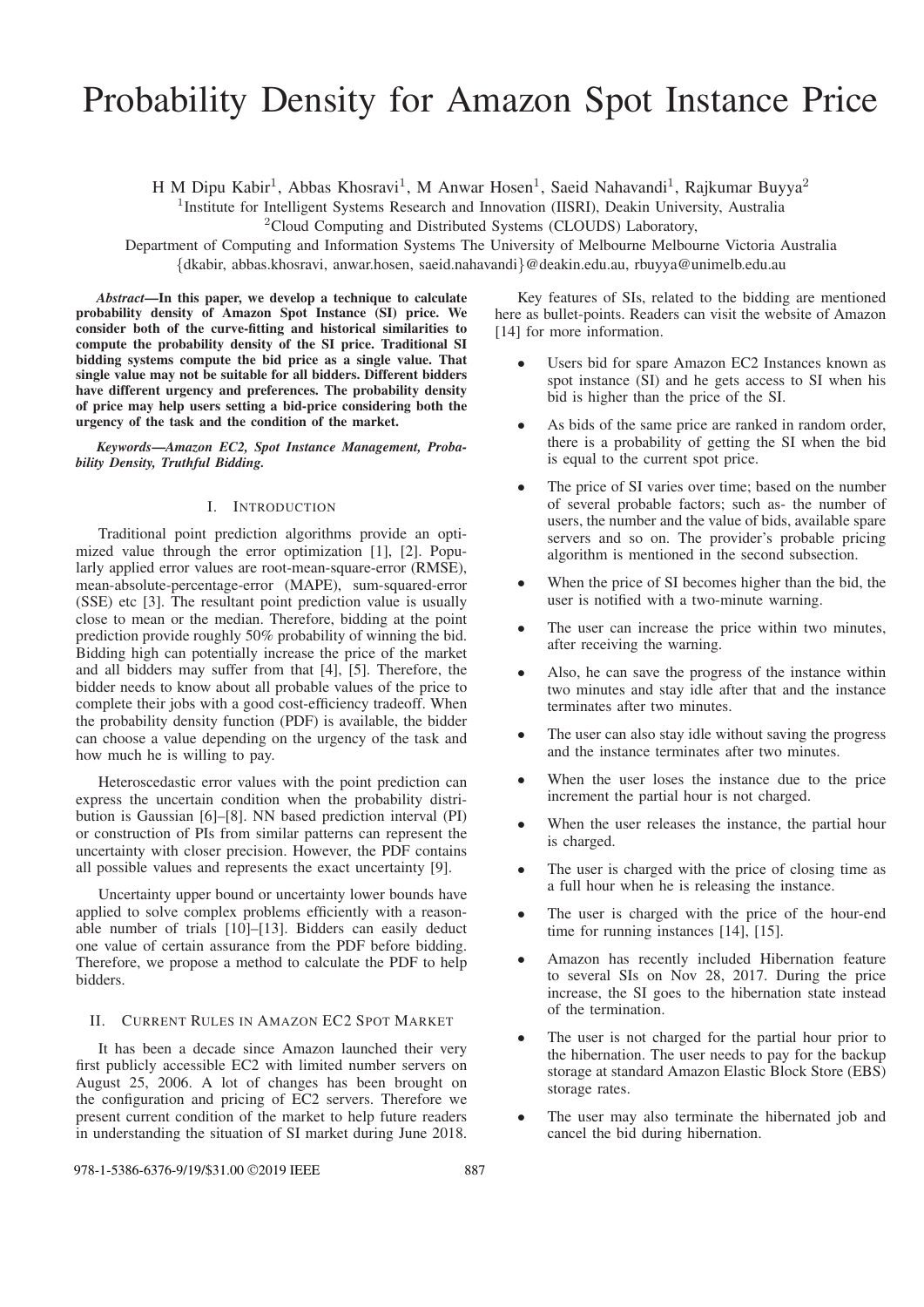

Fig. 1. Correlation of the string with recent samples for finding similar occurrences.

In order to manage instances reliability with the limited resources, Amazon has imposed some limits on the bidding of each user. The limitations are-

- 1) Some SI types are not available in all regions.
- 2) Each user account can bid for roughly 20 Spot instances per region. The limit is initially lower and the user can increase the limit by requesting.
- 3) The highest limit of the bid price is ten times the on-demand price.

In order to meet the requirements of bulk customers, Amazon introduces the Spot-fleet (SF), which is a collection of instances. Through the SF system, a user can bid for thousands of servers with a range of bids. That fleet also has several restrictions on the number of servers, bids, and regions. However, all of the limitations of SFs are not directly related to the bidding. Key features of SFs are as following-

- 1) The number of active SF in a region  $\leq 1,000$ <br>2) The target capacity of an SF  $\leq 3,000$
- 2) The target capacity of an SF  $\leq$  3,000<br>3) The target capacity of all SF in a regi
- 3) The target capacity of all SF in a region  $\leq$  5,000<br>4) An SF request cannot span more than one region.
- An SF request cannot span more than one region.
- 5) An SF request cannot span different subnets of a single region.
- 6) The SF supports the diversified strategy. Following the diversified strategy, the user can divide instances and bid at different prices.
- 7) Users can not bid into any pools with more than the on-demand price.

When the user can divide instances and bid at different prices, the price change varies the execution speed but the execution continues.

# III. PROBABILITY DENSITY COMPUTATION

#### *A. Probability Density Through the Curve Fitting /Correlation*

The method [16] of constructing probability density through historical similarities in the curve consists of searching similarities, normalizing predictions, providing empirical weight (relevance) for each similar events, drawing histograms and drawing cumulative probability distribution curves. Similar occurrences are searched through the direct correlation between recent samples and the training string. Fig. 1 presents the searching process with the indexing and Eqn. (1) represents the calculation of the normalized correlation value. Fig. 2 presents a graph which illustrates the locations of good matches using blue curves, and values of the next samples after each match through purple dots. These sample values denoted by purple



Fig. 2. A graph illustrating locations of good matches, values of the next samples after each match. These sample values are creating a probability distribution.



Fig. 3. Correlation based long term prediction distribution calculation.

dots creates a probability distribution. The probability distribution is shown to be a Gaussian one with no skewness in Fig. 2 and roughly presented by the purple curve on the right corner of the figure. Eqn. (1) presents the process of calculating the correlation.

$$
Corr_{index} = \frac{\sum_{i=1}^{m} Segment_1(i) \times Segment_{index}(i)}{rms(Segment_1) \times rms(Segment_{index})}
$$
 (1)

Here, the sign index conveys the same meaning as of Fig. 1,  $m$  is the length of each segment and  $rms$  means Root Mean Square. A higher value of  $m$  usually provides a slightly more accurate distribution with a higher execution time. Therefore,  $m = 10$  is chosen for the balance between the accuracy and execution speed. The value of normalized correlation stays between  $-1$  to  $+1$  inclusive;  $+1$  means the exact match, 0 means no match and -1 means the exact inverse match. After the search of similarities, the indexes which correspond to the best matches are selected for the formation of the cumulative probability distribution.

The correlation-based prediction system is designed in such a way that the prediction time needs to be equal to or an integer multiple of the sampling period. As the short-term prediction means the value after 5min and long-term prediction means the value after 1 hour, uniformly spaced samples at 5-minute intervals or lower intervals are required [17]. As samples are taken when the price of Amazon EC2 fluctuates, the samples are not uniformly spaced. Samples are uniformly spaced with 5 minutes interval by evaluation prices from the Amazon SI trace. Fig. 3 presents the correlation based long-term probability distribution calculation with downsampled segments. A downsampling of factor twelve is applied for the long-term (hourly) prediction, as the sampling period becomes one hour and the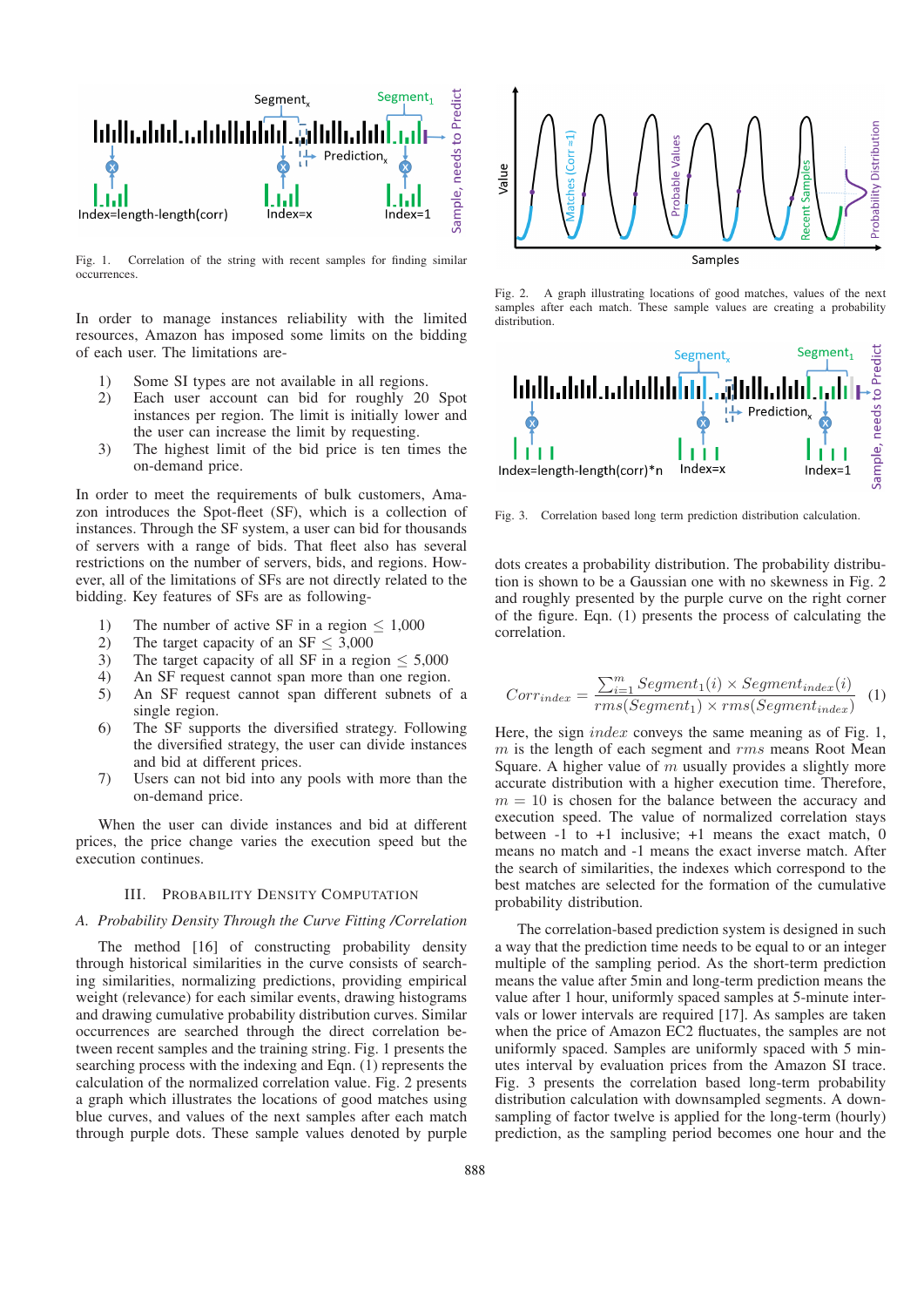next sample becomes hourly prediction by doing so. However, the downsampling decreases the string size and results in fewer matches and a poor probability distribution function containing a few samples. Thus, the segments are downsampled by a factor  $(n)$  and the index is swept without skipping any value. Keeping the prediction time equals the sampling period, the searching can be performed from  $index = 2$  to  $index =$  $(length of string - length of the segment).$  Similarly, when the prediction time is n times higher than the sampling period, searching can be performed from  $index = n + 1$ to index =  $(lenathof string - length of the segment * n).$ Correlating segments with  $index < (n + 1)$  is possible but  $prediction<sub>x</sub>$  is not available for those points.

The normalized correlation equation compares only shapes of the segments. Two segments can have a similar waveshape with different amplitudes, resulting in the value of correlation close to +1. The prediction from that match needs to be normalized by dividing it by the RMS value of the corresponding segment and by multiplying it with the RMS value of the recent segment. Eqn. (2) presents the normalizing ratio  $(R_n)$ . After the calculation of the ratio, Eqn. (3) is used for the ratio adjustment. Each prediction is given a weight or relevance score based on the value of the correlation and ratio. The empirical equation of the weight of prediction is presented as Eqn. (4).

$$
R_n = \frac{rms(Segment_1)}{rms(Segment_{index})}
$$
 (2)

$$
Prediction_{index} = Prediction'_{index} \times R_n \tag{3}
$$

$$
Relevance_{index} = Corr_{index}^{\eta} \times \frac{2}{R_n + 1/R_n}
$$
 (4)

Here,  $Prediction'_{index}$  is the value of the next sample of the correlated segment ( $Segment_{index}$ ) and  $Prediction_{index}$  is the normalized version of that value.  $\eta$  is the weight parameter. The correlation parameter is given a higher weight with  $\eta = 5$ .

As the shape is more important compared to the ratio between the segments, the fifth order of the correlation is taken for the relevance calculation in (4). If the value of the correlation is slightly lower than one, the value is reduced while taking a high order. Fifth order is empirically taken with the adjustment of the ratio factor, combinedly defining the relevance. That relevance is used to plot the bar chart of the probability distribution. Fig. 4 presents the probability distribution of the price for Amazon EC2 c4.4xlarge SI. The  $Prediction_x$  points are distributed among 100 bars, uniformly spaced within the maximum and minimum values of predictions.

#### *B. Limitations of the Curve Fitting based Prediction*

Although the curve fitting based prediction can provide the user an idea of the recent trend [18], [19], it can not predict the exact value of the resource (SI) due to the limited search length. For example, the price of SI usually increases at the start of the peak hour and correlation-based prediction density function usually has a denser part at lower values due to the limitations of the search length. That increasing pattern varies



Fig. 4. Weighted distribution of the Amazon EC2 c4.4xlarge SI price prediction using correlation based curve fitting.

from day to day based on various events; such as weekends, holidays, weekdays and the first day after holidays. Several aspects of that problem can be solved when each segment is longer than one week. However, correlating segments of one week is not computationally efficient. Also, the correlation of one week can not detect when the government holidays are. Many users may set automatic bidding for completing the job just before the holidays and their jobs are usually finished and SI's are returned during holidays/vacations. Also, curve fitting based techniques can not predict the exact price when it is becoming more than the on-demand price. When the predictions are normalized by the ratio, the value of one prediction on the probability density bar chart can be more than 10 times higher than the on-demand price, which is unrealistic.

When most of the users follow the curve fitting based technique, they become vulnerable to several market manipulation techniques; such as intentional market ramping [20]. There are small peaks at the EC2 price-traces during the off-peak hours while a number of users are bidding at a higher price due to the urgency of their task or carelessness. These price increases are usually for a very short span. That upward trend pattern can be similar to the upward trend of the start of peak hour. If most of the users are using the curve fitting based prediction, these upward trends can mislead them and potentially increase the market price. Similarly, a downward trend after the peak can shift the majority of the prediction distribution region below the minimum SI price. Therefore, a daily & weekly pattern based prediction with holiday consideration is required to know the exact value of the resource in order to solve these issues.

## *C. Probability Density Through the Daily and Weekly Patterns and Holiday Considerations*

The daily and weekly patterns can predict the true value of the SI at a certain interval. The value of Amazon EC2  $c4.4x large$  is usually higher during the afternoon or the weekday evenings. However, peak hours may vary from instance to instance. Fig. 5 presents daily and weekly patterns of the Amazon EC2 c4.4xlarge SI price. Data from the 10th April to the 19th April 2017 are downloaded to observe the situation. According to that figure, the price is higher during weekdays and the price usually has a daily peak during the evening. Moreover, when a user knows the daily and weekly pattern he can apply additional tricks. For example- he can choose a time when the price is expected to fall; as the user is charged with the end price, he would pay less. Also, when the task is not large enough he can bid at the rising edge. This means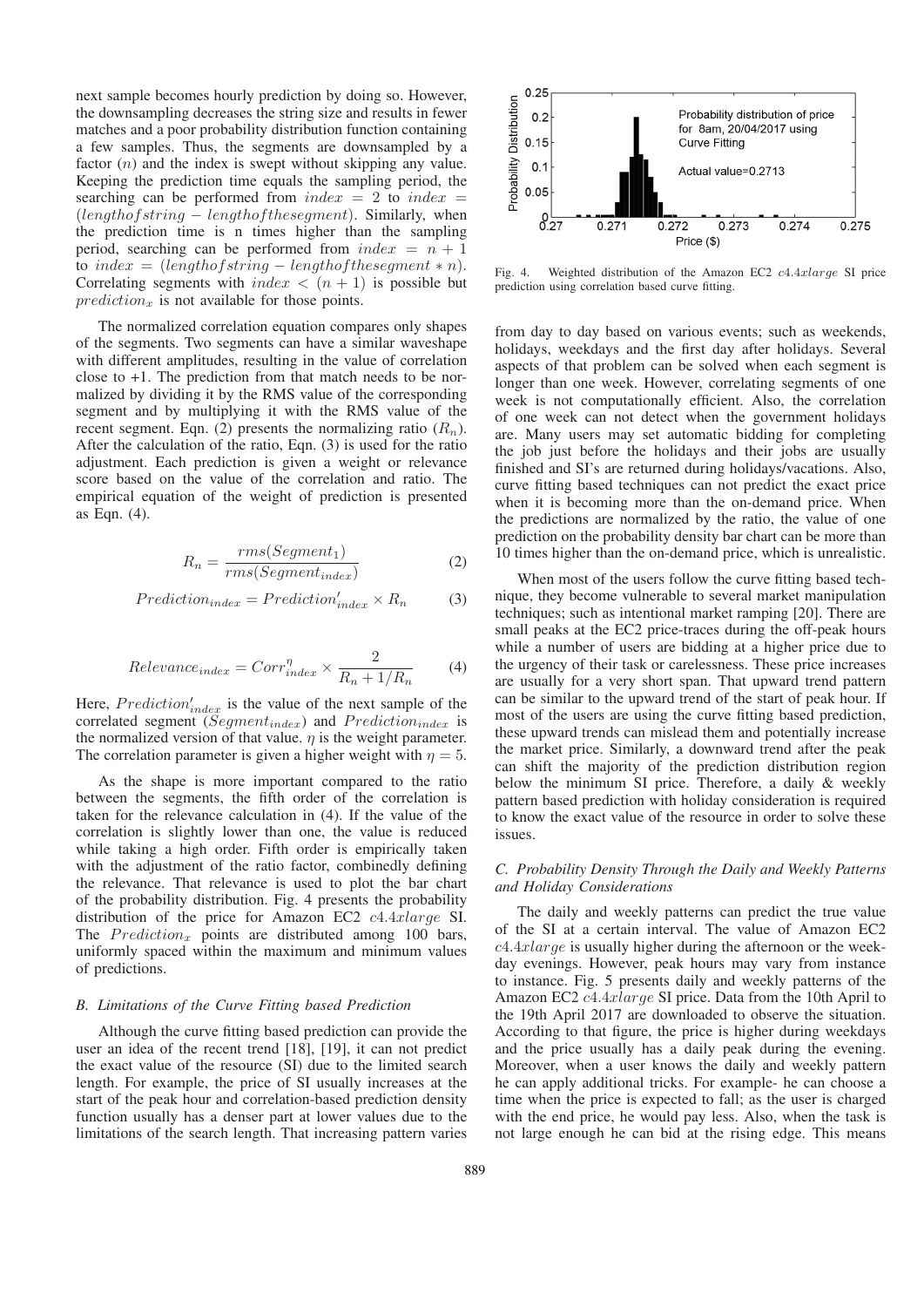

Fig. 5. Daily and weekly patterns of the Amazon EC2 c4.4xlarge SI price (US-west location). Dotted vertical lines represent 12'O clock at night (Daytransition). Subplot (b) is a vertically magnified version of subplot (a).



Fig. 6. Limitations of the Daily and Weekly Patterns- (a) Change in daily and weekly patterns and (b) unexpected price change for the Amazon EC2 c4.4xlarge SI.



Fig. 7. Calculation of the probability density of Amazon EC2 c4.4xlarge SI price. (a) The price of last 15 days presented by the solid line, thinner dotted lines are presenting day transition and thicker dotted lines are presenting corresponding weight calculated using Eqn. (5). (b) Bar chart of the probability density.

he might be able to finish his job within a small time and he might not be charged for that partial hour. However, these are risky decisions and the user may not be always successful by following such approach. Finally, the user can get an idea for the scheduling of his job. Such as, atomistic simulations and neural network training can be performed during off-peak hours. Some other applications like web-hosting and cloud brokers need to support a large number of users during office hours and they cannot be postponed due to the price. Therefore, they have to bid higher during the peak hours or they have to go for the on-demand instance.

# *D. Limitations of the Daily and Weekly Patterns and Holiday Considerations*

Although the daily and weekly patterns can predict the true value of the SI, these patterns change from time to time. For example- according to the data of March 2017, shown as Fig. 6, minimum prices are found on Thursday and Saturday. We also checked that these Thursdays were not public holidays. Moreover, the daily pattern may not be repeated due to the worldwide expansion of the network. Asian users can submit their job in American EC2 servers and American users can submit their job in Asian EC2 servers. Moreover, many users work at night and most big IT companies have worldwide branches and employees staying in one location (say Europe) can work for other branches (Asia/USA/ South America etc.). Therefore, the daily pattern may not be continuously followed for the EC2 spot price prediction.

Besides the change in daily and weekly patterns, providers can change their strategy or the optimization equation at any time. Also, their optimization equation can be changed due to the number of users in other instances; such as reserved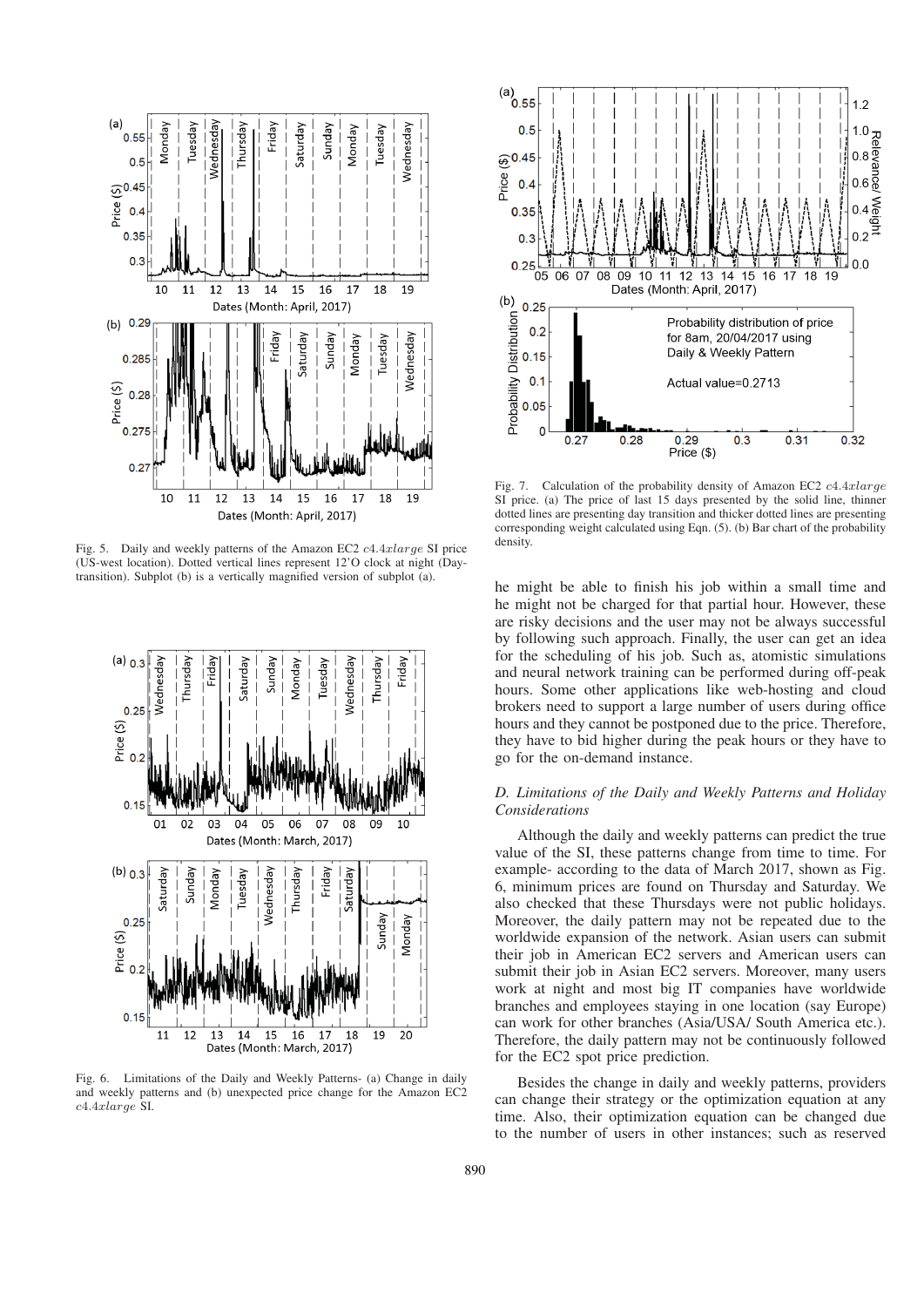

Fig. 8. Bar chart of the combined probability density.

instances, on-demand instances etc. Also, during maintenance, they have fewer servers available and that can shift the average price to a higher value. The opposite can happen when some new instances are installed. Before 18th March 2017, the price of Amazon EC2 c4.4xlarge SI was roughly 17 cents per hour on average but the average price had increased to 26 cents per hour on that day. That increased average price continued until the end of our data (21st March 2017).

Datasets of several years are considered for the prediction of trends, such as the wind power or the electricity consumption. However, Amazon EC2 a user gets pricing information of the last 90 days. It is still enough for the price prediction with a slightly higher uncertainty. In fact, any major change in the available SI instance number shifts the price. Therefore, samples of the last 15 days are considered by providing those samples an empirical weight (relevance) and drawing the bar chart of the probability distribution. The formula for the empirical weight is provided as Eqn. (5).

$$
Relevance_{Sample} = \frac{1 + Same_{Day}}{2} \times (1 - \frac{|\Delta T|}{12})
$$
 (5)

Here,  $Relevance_{Sample}$  is the relevance of the sample.  $Relevance_{Sample}$  is used as the weight of prediction.  $Same_{Day}$  is a function which returns 1 when the sample is taken on the same day of the week.  $\Delta T$  is the time difference in hours with a range of -12 to 12.

While predicting for midnight and the day transition is considered as 12'O clock night, the day transition can provide irrelevant weights. Thus  $Same_{Day}$  is 1 when the time is within the last 12 hours or time difference with the same time of previous weeks is less than 12 hours. Fig. 7(a) presents the SI price of the last 15 days, from 5 April 2017 to 19 April 2017, used for the prediction of the price at 8 am, 20 April 2017. The corresponding prediction weight is also depicted with the price curve. Fig. 8 presents the probability distribution of the price for 8 am 20 April 2017 according to the daily and weekly patterns.

## *E. Combined Probability Density for Bidding*

Both of the curve fitting and the daily and weekly based predictions have advantages and limitations. Thus decisions are taken based on both distributions for the reliable completion of jobs. Two distributions are added in order to calculate the overall probability distribution. Fig. 7 (b) presents the bar chart of the combined probability density. When the task is not too urgent, the bid price is at the minima of the curve fitting or the

daily and weekly patterns, whichever is lower. On the other hand, when the task is urgent enough, the bid price is at the maxima of the curve fitting or the daily and weekly patterns, whichever is higher.

## IV. POPULAR BIDDING STRATEGIES

A lot of strategies have been developed by researchers over time. The consideration of probability density function (PDF) can potentially help to improve or to implement most of these strategies. The PDF represents the exact uncertainty of the price. Traditional point prediction cannot provide both of the social welfare and the reliable completion of the job. User's preference-based uncertainty upper/lower bounds can easily be deducted from the PDF.

*1) Fixed Bidding Approaches:* Many users do not have a sophisticated optimization algorithm for placing an exact bid. They usually bid with a constant value based on their philosophy. Some user bids at a very high price. They want to get possible discounts without any interruption. Some user bids at a very low price. Their tasks are not urgent and they want to get a highest possible discount including free partial hours. Some users bids at on-demand or near on-demand price to get possible discounts. Also, they may switch to on-demand when the price is higher than the on-demand [21].

*2) Linear Optimization based Approaches:* Tang et al proposed the AMAZING system for the cloud bidding that bids based on the Constrained Markov Decision Process (CMDP) and bargaining based on the condition of the user [22], [23]. However, the user's cannot rely on the current condition. They need to apply prediction algorithms before applying the linear optimization; solving linear equations with a large number of variables, changing over time is computationally expensive.

*3) Game Theory based Approaches:* Many researchers have treated spot bidding as a game between users. Some works have considered the Nash equilibrium of such a pricing game in cloud scenarios. However, the process becomes computationally complex with the considerations of different users entering & leaving at different times and associated uncertainties [24]–[27].

*4) Probabiliy based Approaches:* Time series analysis for the prediction of the number of incoming jobs and the spot price is vital for determining the condition of the user and the condition of the market. However, a few algorithms are performing that for the determination of the bid. Wang et al have determined the bid price using the Neural Network (NN) based prediction model [28]. Researchers are estimating the number of the incoming user through ARIMA model [29] and the Neural Network [30]. However, they are still relying on the point prediction.

*5) Other Algorithms:* As the bidding strategy of Amazon is close to the conventional uniform price auction [31] and the time series based forecast is helpful in finding truthful bidding. Many economic theories are being investigated to develop a truthful and reliable bidding system [32]–[34]. Many researchers are also trying to meet the urgent demand of completing tasks through overbooking [35], [36].